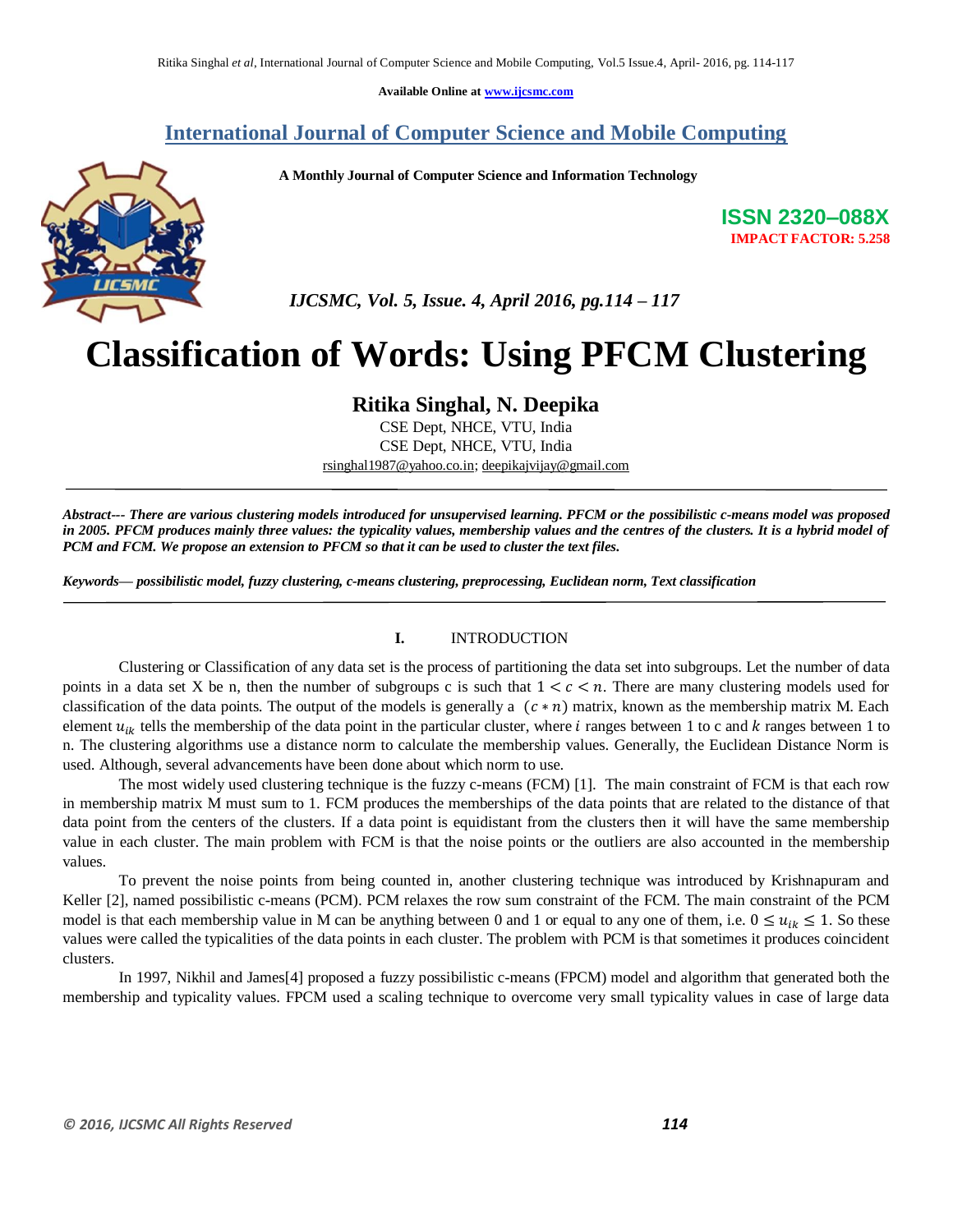sets. To get a stronger candidate for fuzzy clustering, Nikhil and James proposed a possibilistic fuzzy c-means (PFCM) algorithm[3] in 2005. PFCM can avoid coincident clusters and also is less sensitive to outliers.

This paper is distributed in following sections. Section II discuses about the word classification. Section III gives the detailed proposed model. The experiment details are given in Section IV and the Section V gives the conclusions drawn.

## **II.** WORDS CLASSIFICATION

Text or words are the basic components of any sort of communication or documentation. These words in any single document sometimes need to be grouped too. Words classification deals around this problem. It basically means that the words in the documents are grouped in some clusters according to some criteria.

This sort of classification can be used in many aspects. Some uses of such word-classification is:

- It can be used to detect any fraud data.
- It can also be used to fetch keywords from a huge document.
- It can further be used for preparing word frequency reports.

All these uses hint that word classification can be helpful in many scenarios. Till now, the Bag-of-Words model[5] was being used for words classification and preprocessing. This paper uses PFCM model to classify words in text files.

## **III.** PROPOSED MODEL

The model proposed by us uses an implementation of the PFCM model. A text file is taken as an input. The output is the centers of the clusters that gives the groups of the words. Also the membership and typicality matrix are output too. The model proposed in this paper goes through following steps, which are also depicted in Fig. 1.



Fig 1. The Proposed Model Workflow

## *A. Text Cleaning*

This step involves cleaning the input text file. Basically this revolves around removing the common words from the input document. This step is crucial because the common words like "if", "hi", "yes", "we" etc. can create noise points for the clustering algorithm. This step outputs a clean document, which mainly has words of user's interest.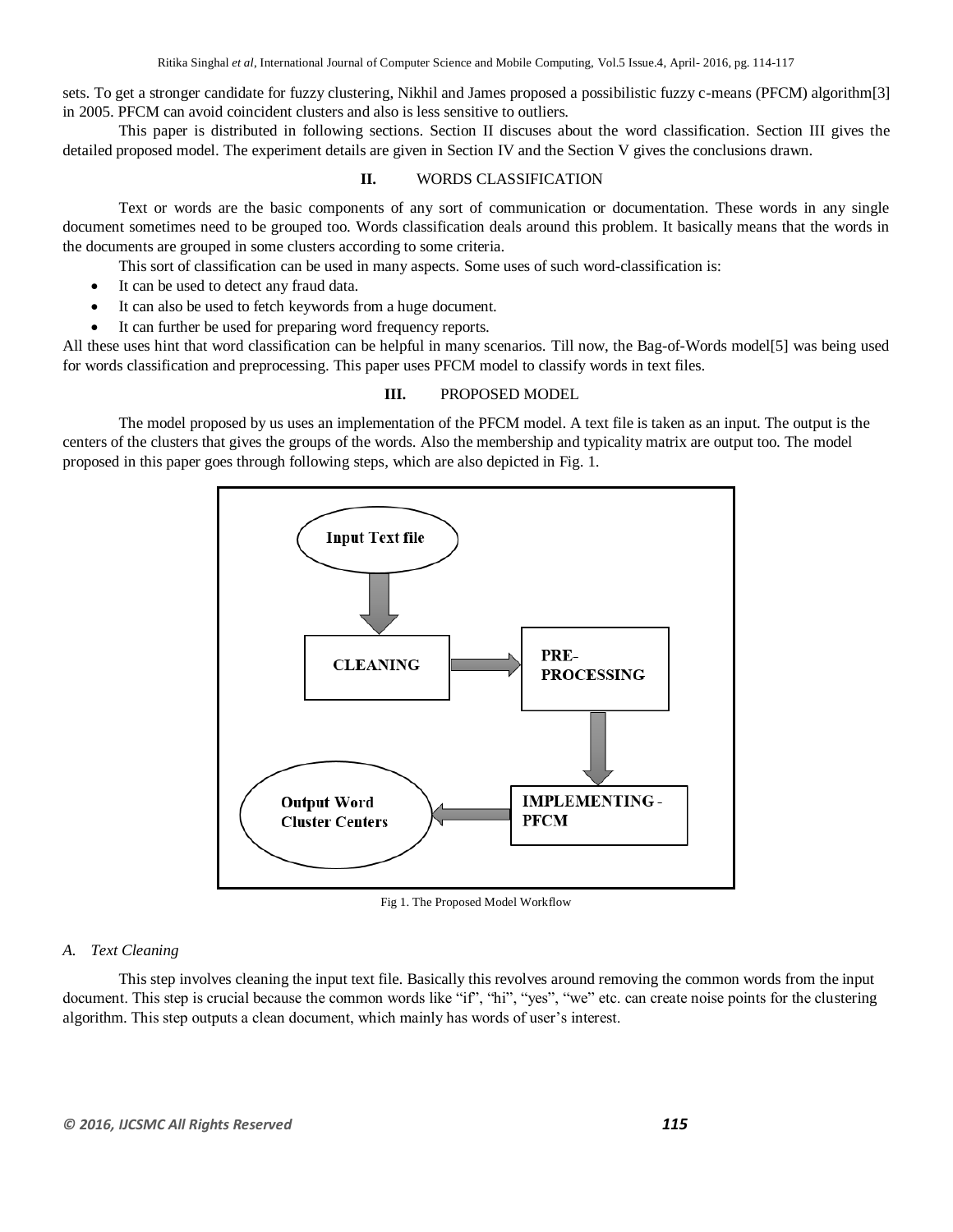#### *B. Pre-Processing*

This step involves using the conversion of words into the data points. This step is also mandatory as the input to PFCM model are the data points and not the textual words. The method to convert word to the data points can be invented according to the experimental needs. The idea used by us is to incorporate the frequency of each word in the mapping of it to a data point. The term frequency is used because the number of times a word appears in the document is important factor to be considered.

#### *C. Implementing PFCM*

When the words are converted to the data points and the input is ready, then PFCM model is implemented on the data points. The output of PFCM are the cluster centers. The key idea here is that each data point represents a word. So the clusters formed by PFCM gives the groups or classification of the words. The membership matrix and the typicality matrix are also output that can be further used for analyzation.

As proposed by Nikhil and James[3] in 2005, the primary optimization problem of PFCM is given as:

$$
J_{m,\eta}(M,T,V;X) = \sum_{k=1}^{n} \sum_{i=1}^{c} (au_{ik}^{m} + bt_{ik}^{n}) \times ||x_{k} - v_{i}||_{A}^{2} + \sum_{i=1}^{c} \gamma_{i} \sum_{k=1}^{n} (1 - t_{ik})^{\eta}
$$

Here the problem is to minimize *J*. Also,  $a, b, \gamma, \eta$  are the user-constants. The minimization problem can be achieved by calculating the Membership matrix M, the typicality matrix T, and the centroids matrix V, using the equations given in Fig. 2.

$$
u_{ik} = \left(\sum_{j=1}^{c} \left(\frac{D_{ikA}}{D_{jkA}}\right)^{2/(m-1)}\right)^{-1}
$$
  

$$
1 \leq i \leq c; \ 1 \leq k \leq n
$$
  

$$
t_{ik} = \frac{1}{1 + \left(\frac{b}{\gamma_i} D_{ikA}^2\right)^{1/(\eta - 1)}}
$$
  

$$
1 \leq i \leq c; \ 1 \leq k \leq n
$$
  

$$
\sum_{k=1}^{n} \left(au_{ik}^m + bt_{ik}^{\eta}\right) \mathbf{x}_k
$$
  

$$
\mathbf{v}_i = \frac{\sum_{k=1}^{n} \left(au_{ik}^m + bt_{ik}^{\eta}\right)}{\sum_{k=1}^{n} \left(au_{ik}^m + bt_{ik}^{\eta}\right)}
$$
  

$$
1 \leq i \leq c.
$$

Fig 2. Equations for calculation of matrices in PFCM

The parameter  $D_{ikA}$  gives the Euclidean Norm here. It represents the distance between the data point at i and k. When these equations are used and the matrices are populated, then the output centers are quite close to the ideal ones. The respective matrices give the participation and the typicality of a word (or a data point) in each cluster. The output can then be manipulated and displayed as per user needs. Reports can be generated that can display in a user-friendly view about what are the findings of the algorithm run.

#### **IV.** EXPERIMENTS DONE

The actual experiments of the proposed model were done in Visual Studio. Net. The outputs were similar to expected values when PFCM was implemented. The input text file was taken to be a user-generated file which contained many words with different frequencies. The output clusters separated the important and the un-important words.